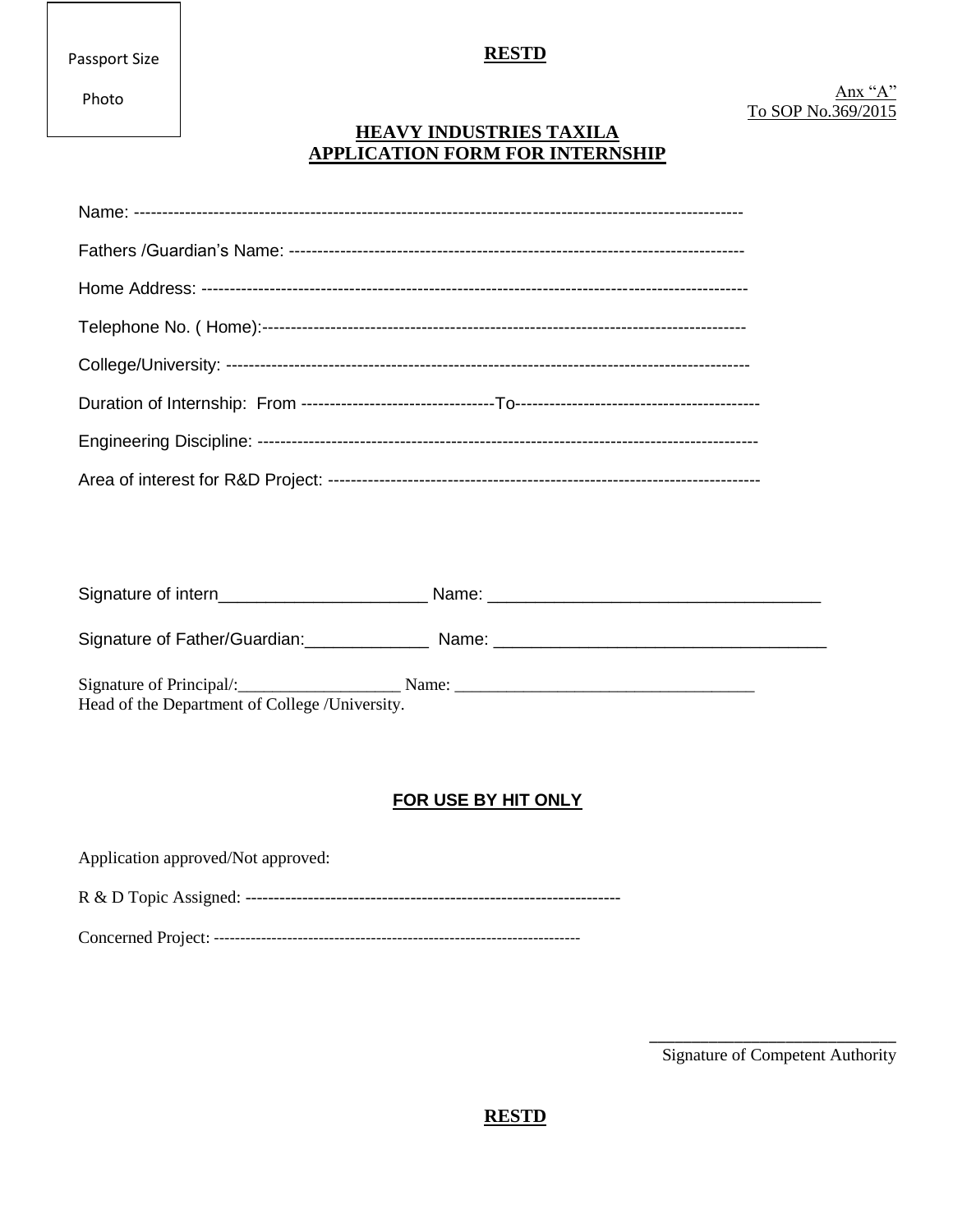### **CURRICULUM VITAE**

### 1. Personal Profile

- a. Name: 1000 million and 2000 million and 2000 million and 2000 million and 2000 million and 2000 million and 2000 million and 2000 million and 2000 million and 2000 million and 2000 million and 2000 million and 2000 mill b. Father Name: We have a state of the state of the state of the state of the state of the state of the state of the state of the state of the state of the state of the state of the state of the state of the state of the s
- e. e-mail: will be a series of the contract of the contract of the contract of the contract of the contract of the contract of the contract of the contract of the contract of the contract of the contract of the contract of

### 2. Education

| Ser | Name of Degree | Name of Institute | Year of<br>Passing | <b>CGPA/Marks</b> |
|-----|----------------|-------------------|--------------------|-------------------|
|     |                |                   |                    |                   |
| a.  |                |                   |                    |                   |
|     |                |                   |                    |                   |
| b.  |                |                   |                    |                   |
|     |                |                   |                    |                   |
| c.  |                |                   |                    |                   |

- 3. Engineering Software (e.g Pro-E, Ansys, Matlab & Venlog etc.
- 4. Languages (e.g C++ #, HDL, Venlog) Assembly etc.
- 5. Major Courses Studies.
- 6. Semester Projects (Project's title with brief details)
- 7. Any other Project (Project's title with brief details)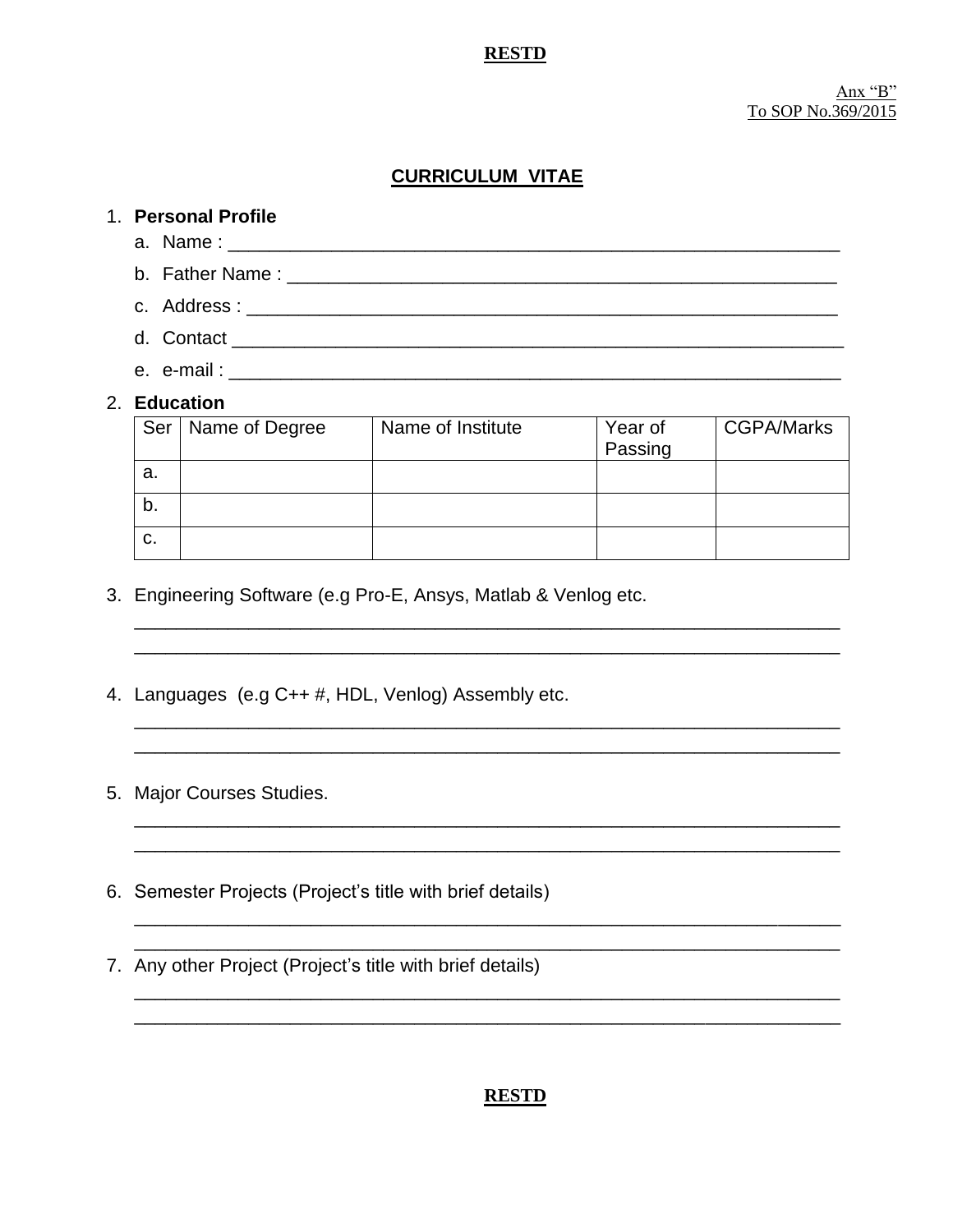# **SECURITY CLEARANCE PROFORMA**

| b. Surname        |
|-------------------|
|                   |
| d. Date of Birth: |
|                   |
|                   |
|                   |
|                   |
|                   |
|                   |
|                   |
|                   |
|                   |
|                   |
|                   |

Note: - There is mandatory requirement of depositing **CLEARANCE CERTIFICATE** duly signed and stamped by Area Nazim and concerned Police Incharge alongwith this proforma .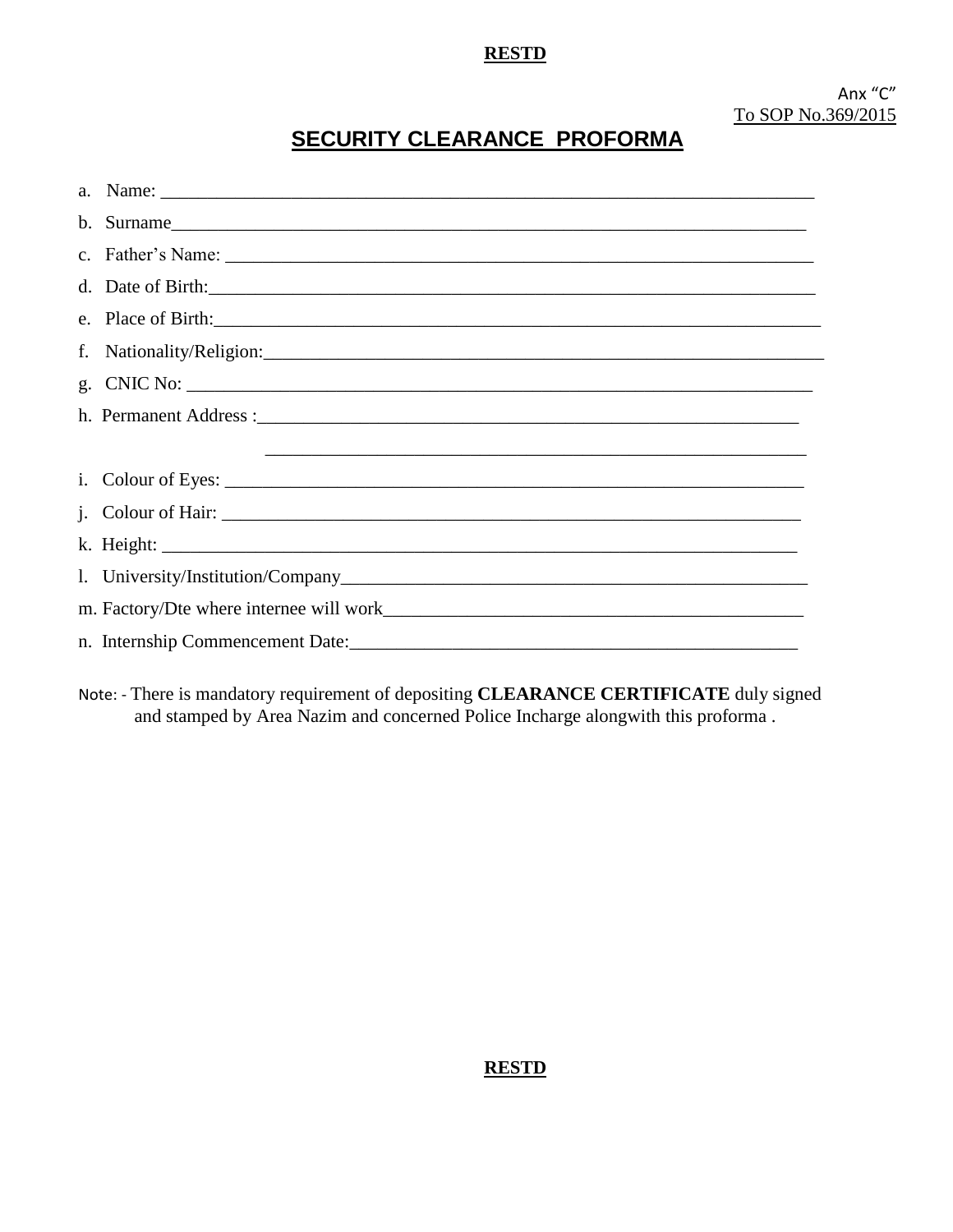### **UNDERTAKING/AGREEMENT**

(On Rs. 100/- Stamp Paper)

I, Mr\_\_\_\_\_\_\_\_\_\_\_\_\_\_\_\_\_\_\_\_\_\_\_\_\_\_\_\_\_\_\_\_S/O \_\_\_\_\_\_\_\_\_\_\_\_\_\_\_\_\_\_\_\_\_\_\_\_\_\_\_\_\_\_\_\_\_\_\_\_\_\_**.**

| Computerized National Identity Card No |  | (Attested copy attached) |
|----------------------------------------|--|--------------------------|
| Resident of                            |  |                          |

Do hereby solemnly undertake to abide by the following:-

- a. I will conform to the HIT rules and regulations enforce or hereafter to be made by the HIT authorities and that I will do nothing inside or outside the HIT premises that will interfere with the administration and discipline of the HIT neither I will go to Court of Law against the rules and regulations enforce of hereafter to be made by the authorities.
- b. I shall attend at least 80% of the working hours on the job. Failing which my internship may be terminated.
- c. I shall not damage the furniture /fittings /machinery or any other property belonging to HIT. Any fulfill destruction or damage to the Govt property shall be deemed as serious offence. I will make good of the loss/damage.
- d. I will not indulge in politics of any type and will not be a member of any political party/organization/ student federation. I will not attend any meeting of such party/org/federation , I understand that failure to observe the above undertaking would result in disciplinary action against me and that the decision of the HIT authority in this regards will be final.
- e. I shall not indulge in gambling, possession or use of narcotics and weapons in HIT premises.
- f. In case there is any dispute between me on the one hand and administration of the HIT on the other hand regarding my involvement in a disciplinary mater or regarding the imposition of any penalty or damages on me, the matter shall be referred to the Directory Administration HIT as the sole arbitrator and his decision in such capacity shall be final and shall not be called in question in any court of law as provided by Arbitration act.
- g. In case of getting some minor or major bodily injury during the training the responsibility will completely lie on my shoulders. I will not claim any compensation.

 $\overline{\phantom{a}}$  , and the contract of the contract of the contract of the contract of the contract of the contract of the contract of the contract of the contract of the contract of the contract of the contract of the contrac

**(Signature of the student)**

# ATTESTED

Signature and Stamp of Oath Commissioner